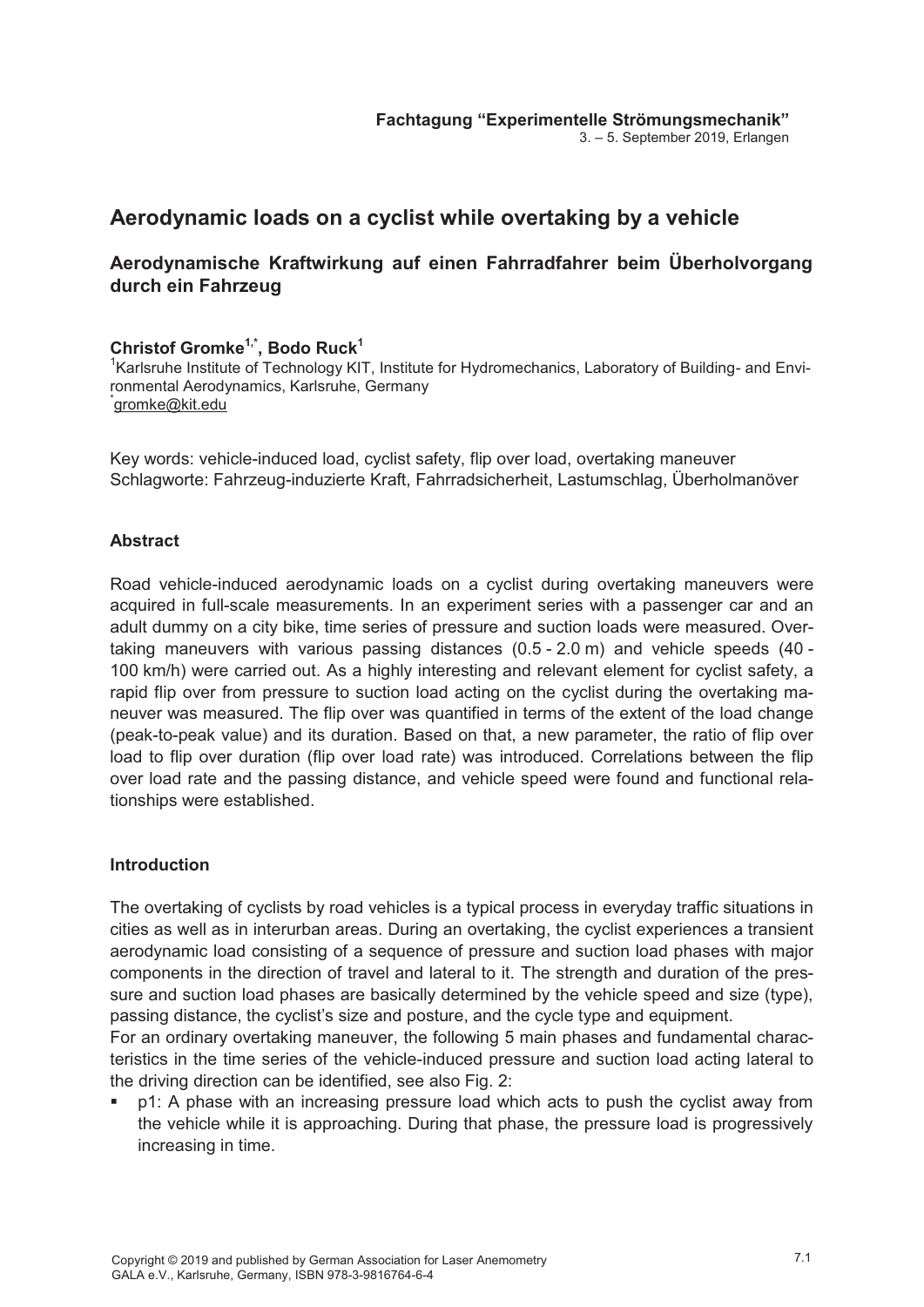- p2: A phase with a relatively rapid flip over from pressure to suction load. The flip over occurs when the vehicle front is next to the front half of the cyclist.
- p3: A phase with a predominant suction load which acts to pull the cyclist towards the overtaking vehicle. In this phase, the load fluctuates and may, occasionally, for short time intervals, act as a pressure load on the cyclist.
- p4: A phase with a second (reverse) flip over from suction to pressure with a magnitude smaller than that of the first flip over from pressure to suction observed in phase 2.
- p5: In the final phase, when the vehicle has overtaken the cyclist, the load declines to zero superimposed by decaying oscillation-like fluctuations of small amplitude induced by the vehicle wake.

From a cyclist and traffic safety point of view, the second phase with the rapid flip over from pressure to suction load is the most interesting and relevant one. The rapid flip over can possibly induce an unexpected but noticeable disturbance in driving and additionally trigger a reflexive and uncontrolled compensatory maneuver by the cyclist. Conceivably, the cyclist may tumble or collide with the overtaking vehicle or roadside objects. Such an uncontrolled maneuver may, in addition to the cyclist safety, also impair the safety of other traffic participants.

Despite its importance and increasing topicality, the subject has not been a matter of research so far and knowledge about road vehicle-induced loads acting on cyclists while overtaking is completely lacking. A survey on vehicle-induced aerodynamic loads on humans shows that past studies have rather addressed train-induced pressure and suction loads and their relevance for the safety of persons or stability of objects at platforms (Gerhardt and Krüger 1998, Sanz-Andres and Santiago-Prowald 2002, Sanz-Andres et al. 2004, Sterling et al. 2008, Federal Railroad Administration 2009, Baker et al. 2014, Zhou et al. 2014, Khayrullina et al. 2015). These studies were stimulated because platforms are often in an environment where the space is confined and, hence, higher aerodynamic loads may be expected than in unconfined spaces. Studies on road vehicle-induced aerodynamic loads are limited to pressure and suction loads on roadside pedestrian barriers, traffic panels, flat plates and walls (Cali and Covert 2000, Quinn et al. 2001, Sanz-Andres et al. 2003, Sanz-Andres et al. 2004, Lichtneger and Ruck 2015, Lichtneger and Ruck 2018). However, studies on road vehicle-induced aerodynamic loads on cyclists are lacking so far. In the focus of the present study is the quantification of the lateral pressure and suction loads a cyclist experiences when overtaken by a passenger car.

#### **Material and Methods**

Lateral Pressure and suction loads exerted on a cyclist by an overtaking passenger car were measured in a field measurement campaign. A bike-dummy assembly, consisting of a lifesize dummy of an adult person wearing a jumpsuit sitting on a city bike (aka touring bike), was attached to a rack by means of 4 truss members (Fig. 1). The rack and the dummy-bike assembly were placed at the edge of a road of a 700 m long straight street section.

In an experiment series, overtaking maneuvers with different vehicle speeds passing the bike-dummy assembly at different distances were performed. The passing distance is the spacing between the car envelope (excluding the protruding side mirrors) and the central vertical plane of the bike-dummy assembly defined by the bicycle frame. Combinations of overtaking maneuvers of nominal (= targeted) vehicle speeds  $V_{veh}$  of 40, 60, 80 and 100 km/h (corresponding to 11.1, 16.7, 22.2 and 27.8 m/s) and passing distances  $d_{\text{pass}}$  of 0.5,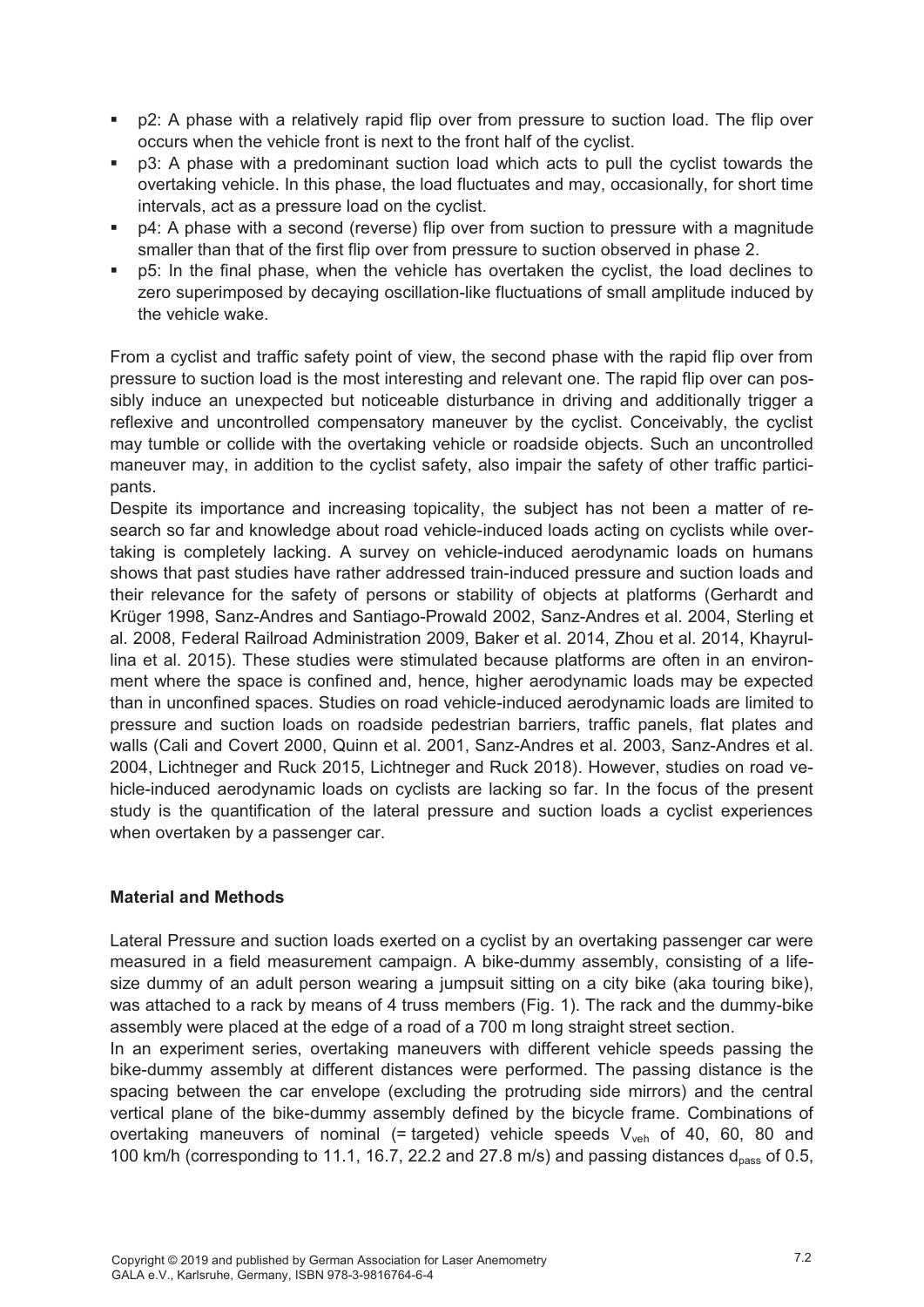1.0, 1.5 and 2.0 m were realized. Every speed-distance combination was repeated 5 times and summarized in an ensemble-average.

A station wagon (type Audi A4 Avant) was employed as a representative for the class of passenger cars. Forces were measured with 4 uniaxial S-beam load cells (type Althen SL25) in combination with tuned measurement amplifiers (type Althen SG-KP-12E-B10). Runs were recorded during calm wind conditions with ambient wind speeds below 1.4 m/s at 1.7 m above ground in order to avoid too strong biasing of the force sensor signals. The actual passing distance was acquired by a distance sensor (type ifm O1D100). The actual passing speed was controlled by the car's cruise control and additionally derived from signal outputs from two photoelectric sensors.



Fig 1: Dummy-bike assembly mounted on rack (left), snapshot of passenger car during overtaking maneuver.

#### **Results and Discussion**

Fig. 2 shows as an example the ensemble-averaged time series of the resultant lateral vehicle-induced load  $F_{res,y}$  acting on the adult dummy on the city bike (dummy-bike assembly). The data were obtained for overtaking maneuvers with the passenger car at nominal vehicle speed and passing distance of  $V_{veh}$  = 80 km/h and  $d_{pass}$  = 1.0 m, respectively (actual values of the individual runs: 78.5 km/h  $\leq$  V<sub>veh</sub>  $\leq$  78.7 km/h and 1.09 m  $\leq$  d<sub>pass</sub>  $\leq$  1.17 m). In the diagram, the zero-timestamp coincides with the passing of the vehicle front at the first photoelectric sensor which is positioned 0.95 m in front of the backmost part of the rear wheel. The solid line shows the unfiltered load data and the dash-dotted line the load data filtered by a  $6<sup>th</sup>$  order zero-phase delay low-pass Butterworth filter with cutoff frequency f<sub>co</sub> = 12 Hz. The cutoff frequency was chosen such that the basic signal characteristics were retained but the higher frequency trembling-like fluctuations which are attributed to an excitation of the dummy-bike assembly by ground vibrations due to the passing vehicle were removed.

As an indication for the position of the vehicle relative to the bicycle, the rectangular box spans the period starting when the foremost vehicle part passes the backmost part of the rear wheel (left edge) and ending when the backmost vehicle part passes the foremost part of the front wheel (right edge). The horizontal bar indicates the passing period with reference to the bottom bracket of the bicycle which is approximately the horizontal centroid of area  $(x_c)$ of the dummy-bike assembly.

The five phases p1 to p5 as described in the Introduction section are indicated in Fig. 2:

- p1: phase with increasing pressure load,
- p2: flip over phase (rapid load change from pressure to suction),
- p3: suction load phase,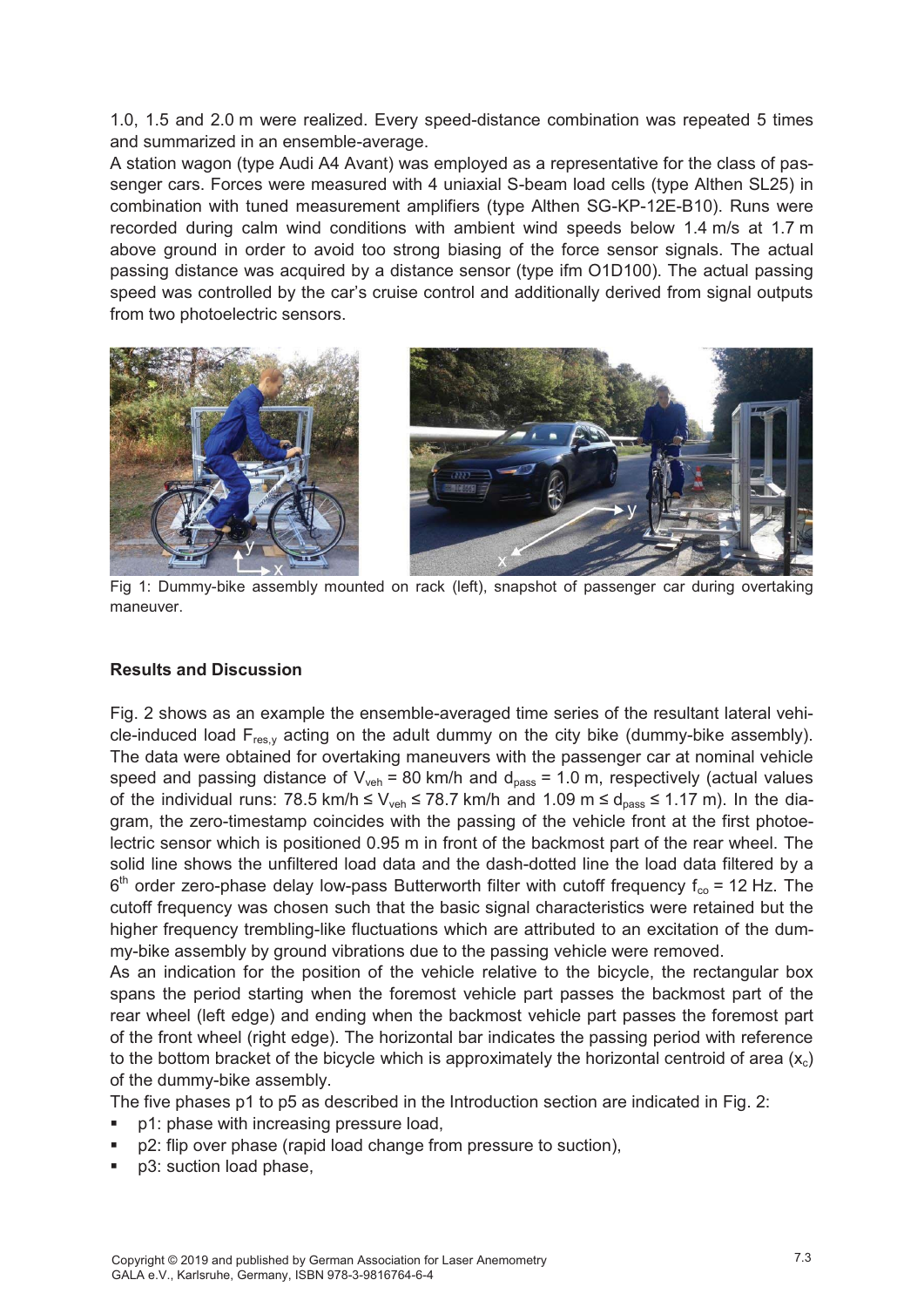

 p4: reverse flip over phase (relatively rapid load change from suction to pressure), p5: phase with decaying oscillation-like fluctuations.

Fig 2: Ensemble-averaged time series of resultant lateral vehicle-induced load on dummy-bike assembly (adult dummy on city bike) obtained from 5 repeated runs of a passenger car (station wagon) with nominal speed and passing distance  $V_{veh}$  = 80 km/h and  $d_{pass}$  = 1.0 m.

For the current case, the load cells started to noticeably register the approaching vehicle (onset of phase p1) approximately 0.2 s before the foremost part of the passenger car passed the backmost part of the rear wheel (left edge of the rectangular box). In this phase, the pressure load progressively increased until it reached a maximum shortly before the foremost vehicle part passed the bottom bracket. The following flip over phase extended over 0.08 s in which the cyclist was subjected to a jump from a pressure load of 4.2 N to a suction load of 3.2 N (peak-to-peak load  $\Delta F_{res,y}$  = 7.5 N). Here, the flip over is initiated closely after the front part of the vehicle passes the bottom bracket of the cycle. In phase 3, the suction load phase, the vehicle-induced lateral load stayed on a relatively constant level of around 3 N lasting for 0.12 s. The end of the suction load phase closely coincided with the passing of the backmost vehicle part at the bottom bracket. In the following reverse flip over phase with duration of 0.11 s, the load direction changed and, at its end, the cyclist was exposed to a pressure load of 0.9 N. During that phase, the passenger car has completely passed the dummy-bike assembly. In the final phase, the load faded out in an oscillatory manner. The load oscillations are attributed to regularly alternating flow structures in the vehicle's wake. Since from a cyclist and traffic safety point of view, the rapid load jump from pressure to suction load is highly relevant, the following analysis focuses on the analysis of the flip over characteristics of phase p2. Fig. 3 displays the ensemble-averaged flip over loads ΔF obtained from overtaking maneuvers of the adult dummy on the city bike. The left panel shows the flip over load versus the vehicle speed for sets of constant nominal passing distance. The right panel shows the flip over load versus the passing distance for sets of constant nominal vehicle speed. Overall, the flip over loads are in a range between  $0.5 N < \Delta F < 31.1 N$ . For comparison, in full-scale studies performed by the Federal Railroad Administration (2009) with high-speed trains passing a circular cylindrical instrumented dummy (CID) standing at a lateral distance of 1.20 m away from the side of the train, flip over loads induced by the train head of ΔF = 69 N for an Acela Express train at 239 km/h, of ΔF = 125 N for an Amfleet train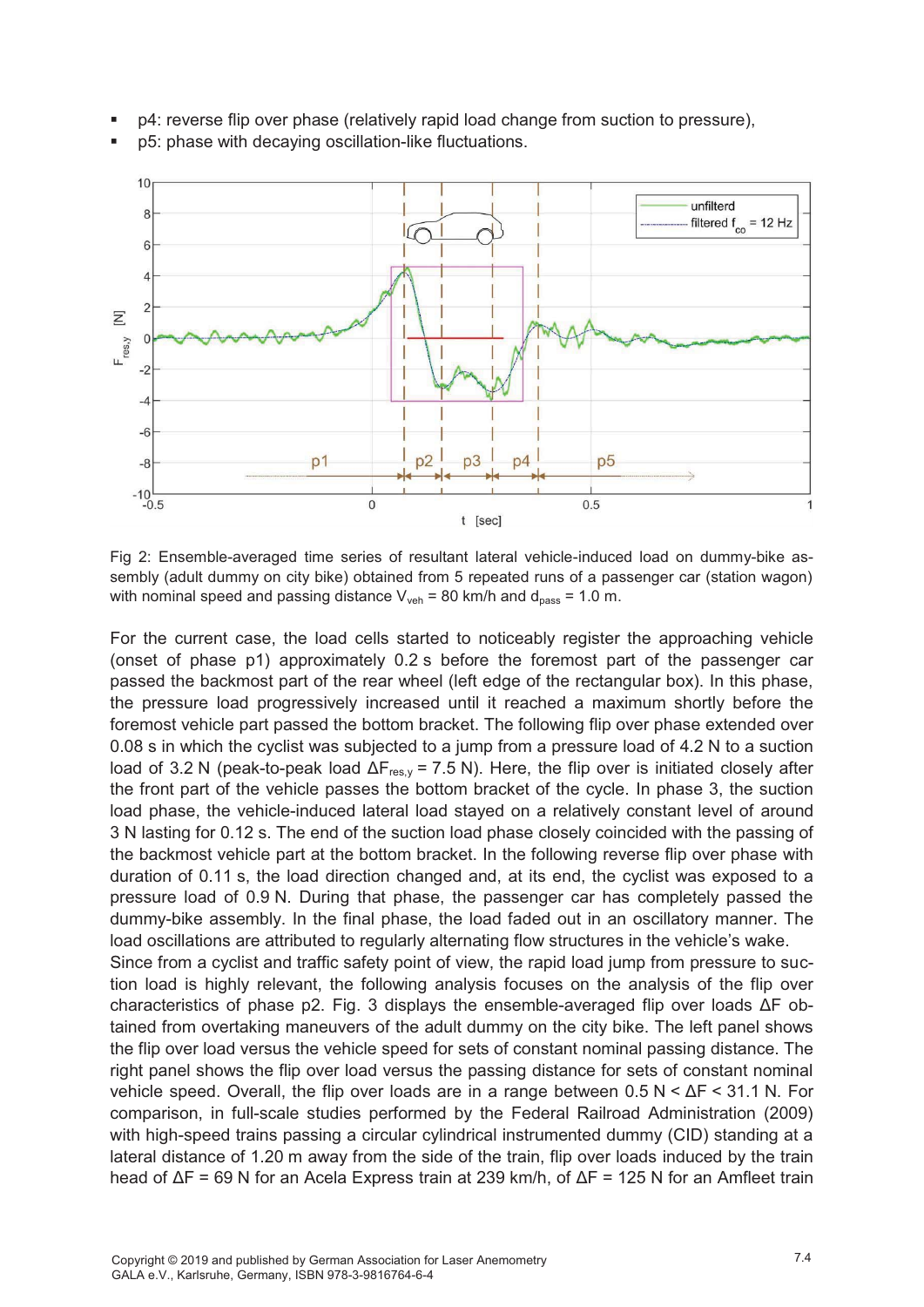with AEM-7 locomotive at 184 km/h, and of ΔF = 62 N for an Amfleet train with HHP-8 locomotive at 201 km/h were measured. The circular cylindrical instrumented dummy (CID) is a representation of the generic geometry of the human body. It consists of a cylinder with diameter of 0.39 m and axial length of 0.92 m supported on a post with its bottom side being approximately 0.65 m above ground.



Fig 3: Flip over loads ΔF (ensemble-averaged) obtained from overtaking maneuvers of the adult dummy on the city bike.

From the left panel, it can be seen that – as expected – the flip over load increases with increasing vehicle speed and is larger for smaller passing distances. A fit of the data by a power function of type  $\Delta F = c_1 \cdot (V_{veh})^2$  yields for the pre-factor values of c<sub>1</sub> [kg/m] = {0.038, 0.017, 0.009, 0.006} for passing distances  $d_{pass}$  [m] = {0.5, 1.0, 1.5, 2.0}, respectively, with corresponding coefficients of determination  $R^2 = \{0.962, 0.984, 0.986, 0.991\}$ . The fitted curves are indicated as dashed lines in the left panel of Fig. 3. The exponent in the power function was set a priori to 2 based on the well established quadratic relation between fluid dynamical load and fluid velocity (= vehicle speed) for turbulent flows. However, the coefficient of determination decreases with decreasing passing distance, indicating a deviation of the actual value of the exponent from  $2 -$  in particular for smaller passing distances. The deterioration of the fit for smaller passing distances is also visually apparent in the diagram. It is hypothesized that the deviation can be attributed to the transient and spatially inhomogeneous load impact induced by the passing vehicle. In addition to its unsteadiness in time, the propagation of the vehicle accompanying flow field results in an inhomogeneous load impact of the various parts of the dummy-bike assembly in driving direction (e.g. rear wheel, dummy, front wheel). A larger passing distance, however, allows for an equalization of differences in the flow field due to turbulent exchange of momentum and promotes an homogenization of the flow field while propagating perpendicular to the driving direction. The impacting vehicleinduced wind load on the dummy-bike assembly is more uniform for larger passing distances and, hence, conforms more closely to the flow condition under which the quadratic relation between wind load and wind velocity holds.

From the right panel, it can be seen that – also as expected – the flip over load decreases with increasing passing distance and is larger for higher vehicle speeds. A fit of the data by a power function of type  $\Delta F = c_2 \cdot (d_{pass})^\alpha$  yields for the pre-factor values of  $c_2 = \{1.7, 3.9, 7.9,$ 12.8} and for the exponent  $\alpha = \{-1.25, -1.30, -1.30, -1.24\}$  for vehicle speeds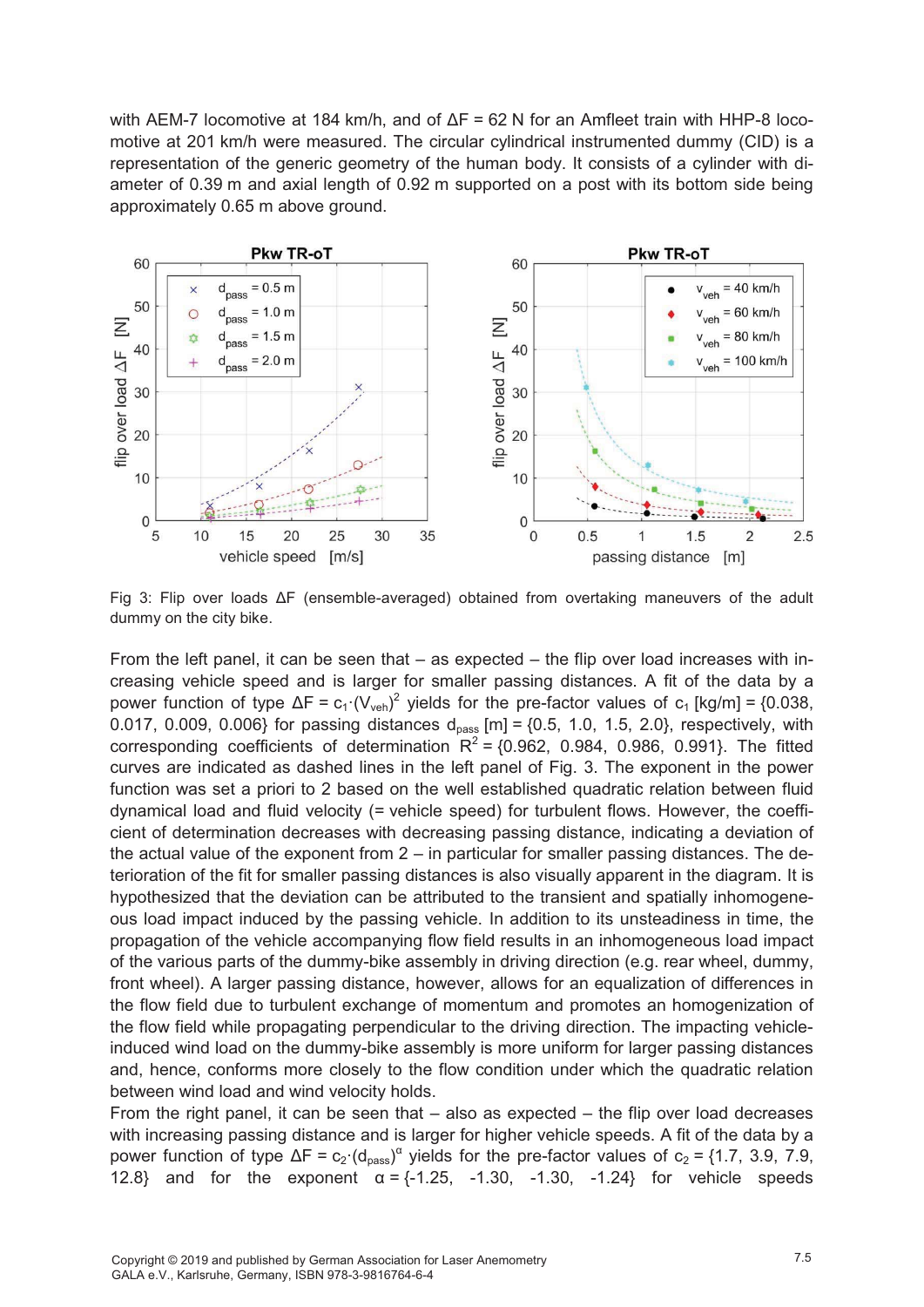$V_{veh}$  [km/h] = {40, 60, 80, 100}, respectively. The corresponding coefficients of determination are  $R^2$  = {0.988, 0.999, 0.995, 0.995} and the fitted curves are indicated as dashed lines in the right panel of Fig. 3. The exponents assume values around -1.3 and thus reflect the expected reduction of the vehicle-induced load with distance for the given geometric boundary conditions with -2 < α < -1. Since the ground inhibits a propagation at the lower surface, the vehicle-induced load can only spread upwards and to the left and right in the horizontal plane. Instead of a 2-dimensional spreading of the load in a plane perpendicular to its propagation path, where ideally  $\alpha = -2$ , the spreading is limited to 1.5 dimensions and the reduction of the vehicle-induced load with distance occurs slower, reflected by exponents α laying between -2 and -1.

The ensemble-averaged flip over durations  $\Delta t$ , i.e. the durations of phase p2, are shown in Fig. 4. The left panel shows the flip over durations versus the vehicle speed for sets of constant nominal passing distance and the right panel shows the flip over duration versus the passing distance for sets of constant nominal vehicle speed. Overall, the flip over durations are between  $0.07$  s <  $\Delta t$  <  $0.24$  s.



Fig 4: Flip over durations Δt (ensemble-averaged) obtained from overtaking maneuvers of the adult dummy on the city bike.

From the left panel, it can be seen that the flip over duration decreases with increasing vehicle speed and is generally longer for larger passing distances. Excluding the slowest vehicle speed (11.1 m/s = 40 km/h), the decreases display a linear characteristic for all sets of constant passing distance. For sets of constant vehicle speeds (right panel Fig. 4), the flip over duration shows the overall tendency to increase with increasing passing distance. The flip over durations for the slowest vehicle speed ( $V_{veh}$  = 40 km/h) are markedly longer than for the other speeds, in particular for the smaller passing distances, and the tendency of increasing flip over duration with increasing passing distance is less pronounced.

For an assessment of the cyclist and traffic safety, not only the strength of the flip over load ΔF is of interest, but also the duration Δt of the flip over. Evidently, the reaction of a cyclist to a change in load by a compensatory maneuver depends on the rapidness of the process. In particular the cyclist's control over the steering motion during the compensatory maneuver is significantly affected by the duration of the flip over load. A slow change in load can be responded to by the cyclist by relatively smooth and small increments in steering motion, hence, by a controlled reaction. A rapid change in load, however, is prone to be responded to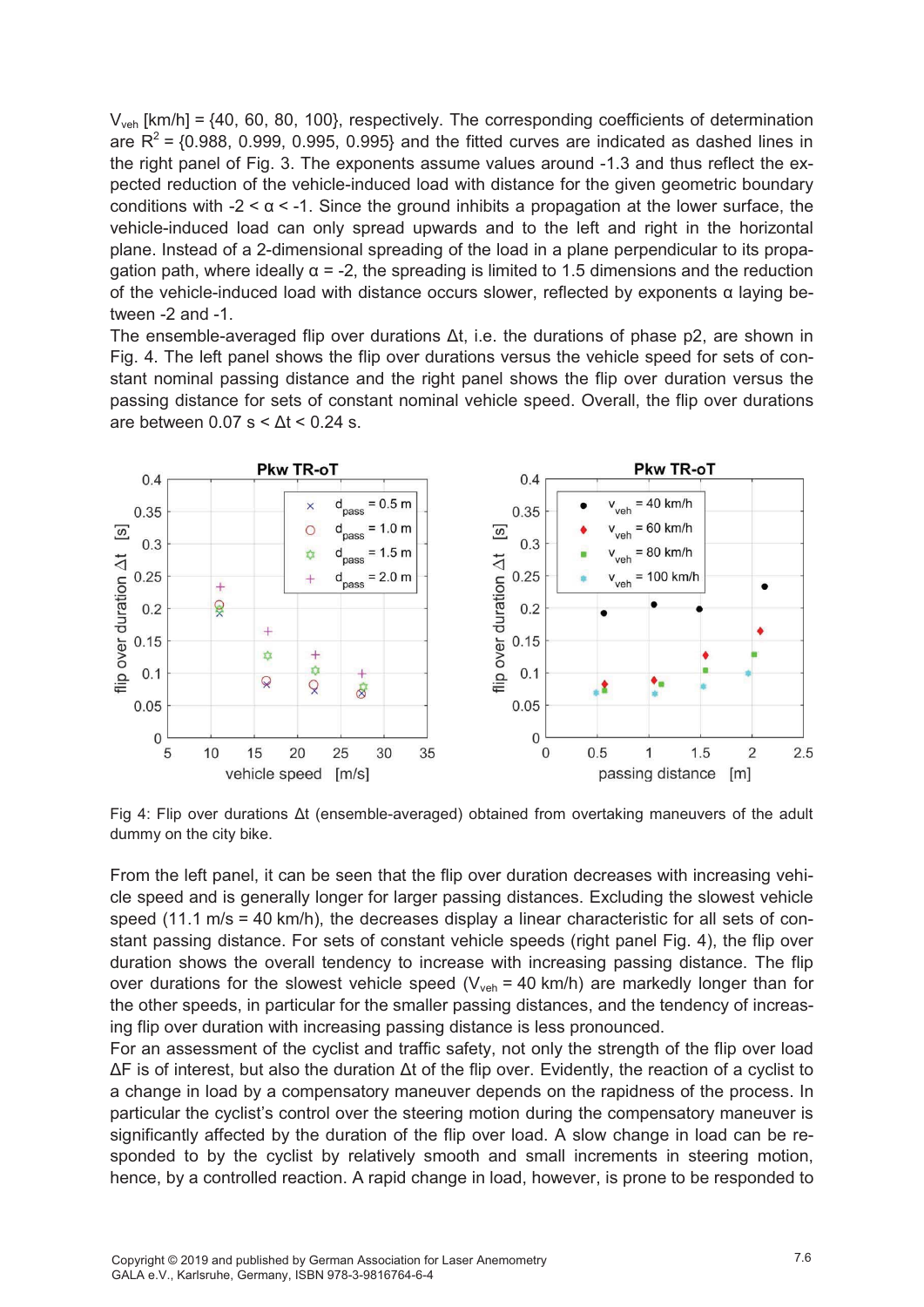by relatively abrupt and large increments in steering motion and is more likely to trigger an overreaction leading to an uncontrolled driving maneuver. Therefore, the ratio ΔF/Δt of flip over load to flip over duration (flip over load rate) is introduced. Fig. 5 presents ensembleaveraged ratios ΔF/Δt obtained from the overtaking maneuvers. The left panel of Fig. 5 depicts ratios ΔF/Δt versus the vehicle speed for sets of constant passing distance and the right panel shows ratios ΔF/Δt versus the passing distance for sets of constant vehicle speed.



Fig 5: Ratios of flip over load and flip over duration ΔF/Δt (ensemble-averaged) obtained from overtaking maneuvers of the adult dummy on the city bike.

The regularities and clear tendencies observable for the sets of constant passing distance (Fig. 5, left panel) and constant vehicle speed (Fig. 5, right panel) imply that the ratio of flip over load to duration is a meaningful and stressable parameter. The dashed lines in the left and right panel of Fig. 5 are curve fits obtained on the basis of power functions of type ΔF/Δt = c<sub>3</sub>·(V<sub>veh</sub>)<sup>β</sup> and ΔF/Δt = c<sub>4</sub>·(d<sub>pass</sub>)<sup>γ</sup>, respectively. The low scatter among the exponents of the power functions with  $3.1 < \beta < 3.5$  and  $-1.6 < y < -1.3$  as well as the high coefficients of determination  $R^2$  (> 0.984 always) further substantiate the appropriateness of the ratio of flip over load to duration as a meaningful and stressable parameter.

#### **Summary and Conclusions**

Flip over characteristics of rapid load changes from pressure to suction acquired in a fullscale measurement series with a passenger car (station wagon) overtaking an adult dummy sitting on a city bike were analyzed and evaluated. The main parameters characterizing a flip over are the load difference ΔF induced by the rapid change from pressure to suction, its duration Δt, and the ratio of flip over load to flip over duration ΔF/Δt (flip over load rate). In the present study, flip over loads in the range between  $0.5 \text{ N} \leq \Delta F \leq 31.1 \text{ N}$  and flip over durations between  $0.07$  s  $\leq \Delta t \leq 0.24$  s were obtained. The flip over loads showed an increase with increasing vehicle speed and decreasing passing distance. Power functions with exponents of 2 and ≈ -1.3 were found appropriate for a quantitative description of the relation between flip over load and vehicle speed or passing distance, respectively. The flip over durations showed a decrease with increasing vehicle speed and an overall increase with increasing passing distance. For the flip over load rate  $\Delta F/\Delta t$ , values in the range between 2.3 and